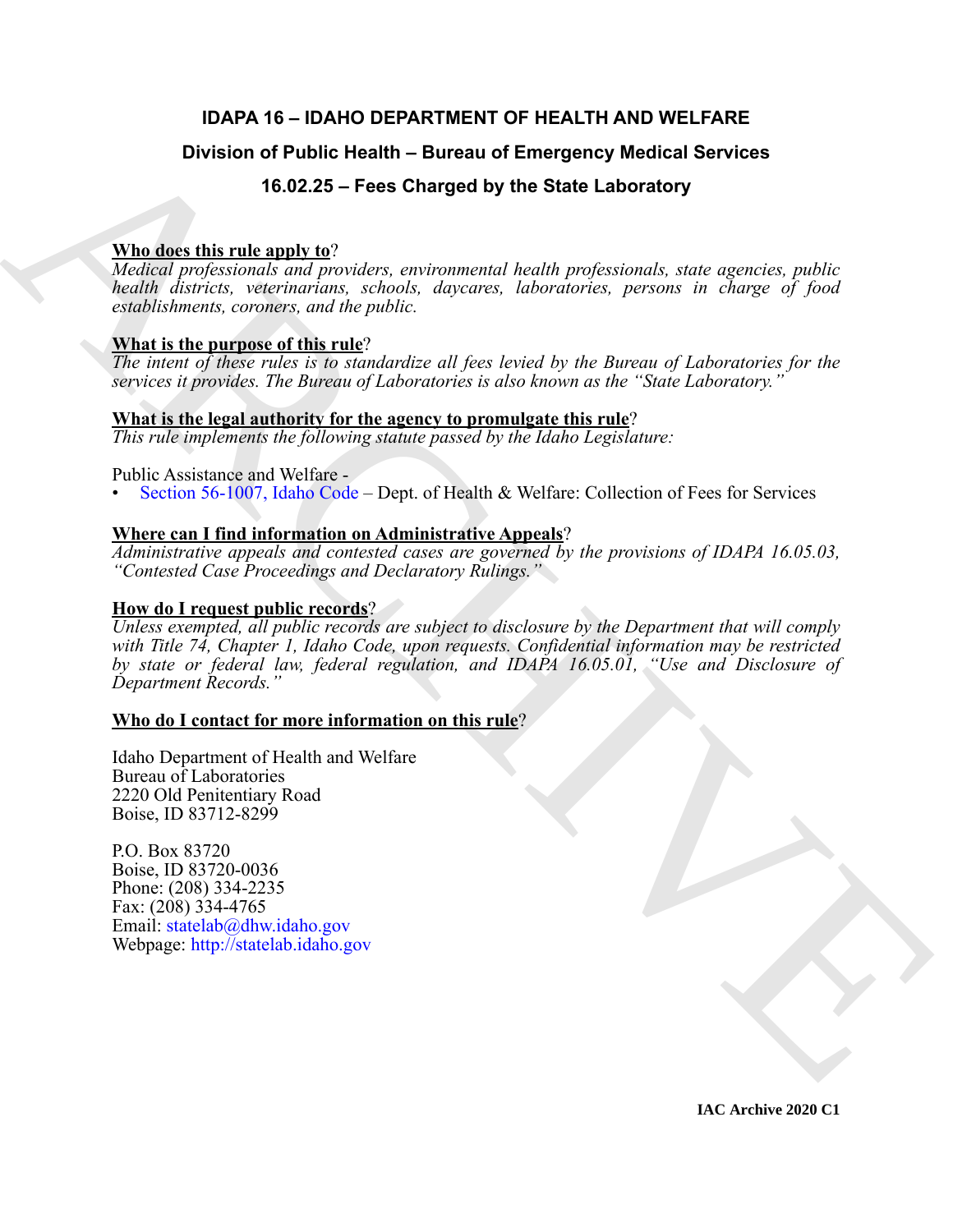# **Table of Contents**

# 16.02.25 - Fees Charged by the State Laboratory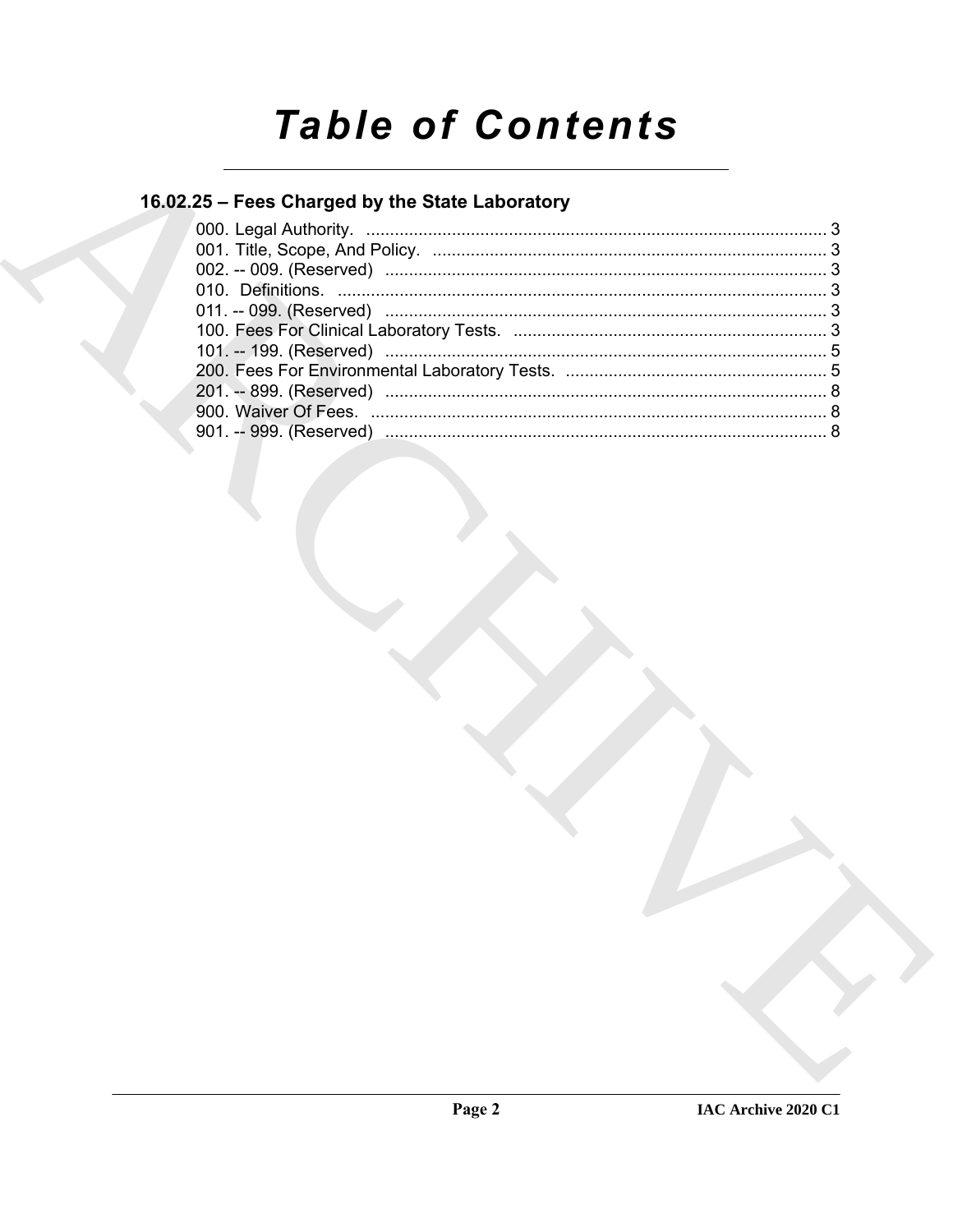#### **16.02.25 – FEES CHARGED BY THE STATE LABORATORY**

#### <span id="page-2-14"></span><span id="page-2-1"></span><span id="page-2-0"></span>**000. LEGAL AUTHORITY.**

#### <span id="page-2-15"></span><span id="page-2-2"></span>**001. TITLE, SCOPE, AND POLICY.**

#### <span id="page-2-3"></span>**002. -- 009. (RESERVED)**

#### <span id="page-2-10"></span><span id="page-2-9"></span><span id="page-2-8"></span><span id="page-2-7"></span><span id="page-2-4"></span>**010. DEFINITIONS.**

#### <span id="page-2-12"></span><span id="page-2-11"></span><span id="page-2-5"></span>**011. -- 099. (RESERVED)**

#### <span id="page-2-13"></span><span id="page-2-6"></span>**100. FEES FOR CLINICAL LABORATORY TESTS.**

|                                   | Under Section 56-1003, Idaho Code, the Department of Health and Welfare is responsible for the supervision and<br>administration of laboratories and administration of standards of tests for environmental pollution, chemical analyses,<br>and communicable diseases. Authority to set fees and establish charges for laboratory services is vested in the<br>Director, under Section 56-1007, Idaho Code.                                                      | $(3-20-20)T$ |  |
|-----------------------------------|-------------------------------------------------------------------------------------------------------------------------------------------------------------------------------------------------------------------------------------------------------------------------------------------------------------------------------------------------------------------------------------------------------------------------------------------------------------------|--------------|--|
| 001.                              | TITLE, SCOPE, AND POLICY.                                                                                                                                                                                                                                                                                                                                                                                                                                         |              |  |
| 01.                               | Title. These rules are titled IDAPA 16.02.25, "Fees Charged by the State Laboratory." (3-20-20)T                                                                                                                                                                                                                                                                                                                                                                  |              |  |
| 02.                               | Scope. The intent of these rules is to standardize all fees levied by the Bureau of Laboratories for<br>the services it provides. The Bureau of Laboratories is also known as the "State Laboratory."                                                                                                                                                                                                                                                             | $(3-20-20)T$ |  |
| 03.<br>agencies.<br>$002. - 009.$ | Policy. The primary purpose of the Bureau of Laboratories of the Idaho Department of Health and<br>Welfare is to provide laboratory services to support the various programs carried out by the Department, district<br>health departments, and other agencies. Since it is not economically feasible for all departments of state governments<br>to develop their own laboratories, the Department laboratories provide services, as appropriate, to other state | $(3-20-20)T$ |  |
|                                   | (RESERVED)                                                                                                                                                                                                                                                                                                                                                                                                                                                        |              |  |
| 010.                              | <b>DEFINITIONS.</b><br>For the purposes of these rules, the following terms are used as defined below:                                                                                                                                                                                                                                                                                                                                                            | $(3-20-20)T$ |  |
| 01.<br>human health.              | Clinical Laboratory Tests. Microbiological analysis for diagnosis of infectious diseases affecting                                                                                                                                                                                                                                                                                                                                                                | $(3-20-20)T$ |  |
| 02.                               | Department. Idaho Department of Health and Welfare.                                                                                                                                                                                                                                                                                                                                                                                                               | $(3-20-20)T$ |  |
| 03.                               | Director. The Director of the Idaho Department of Health and Welfare or designee.                                                                                                                                                                                                                                                                                                                                                                                 | $(3-20-20)T$ |  |
| 04.<br>or inorganic sources.      | Environmental Laboratory Tests. Analysis of various samples from air, microbiological, organic,                                                                                                                                                                                                                                                                                                                                                                   | $(3-20-20)T$ |  |
| 05.                               | State Health Official. Administrator of the Department's Division of Public Health.                                                                                                                                                                                                                                                                                                                                                                               | $(3-20-20)T$ |  |
| $011. - 099.$                     | (RESERVED)                                                                                                                                                                                                                                                                                                                                                                                                                                                        |              |  |
| 100.                              | FEES FOR CLINICAL LABORATORY TESTS.                                                                                                                                                                                                                                                                                                                                                                                                                               |              |  |
|                                   | <b>Fees for Clinical Laboratory Tests</b>                                                                                                                                                                                                                                                                                                                                                                                                                         |              |  |
|                                   | <b>Clinical Test Name</b>                                                                                                                                                                                                                                                                                                                                                                                                                                         | Fee          |  |
|                                   | Agglutination - Not Otherwise Specified                                                                                                                                                                                                                                                                                                                                                                                                                           | \$9.00       |  |
|                                   | Bacterial Primary Culture - Not Otherwise Specified                                                                                                                                                                                                                                                                                                                                                                                                               | \$51.00      |  |
|                                   | Bordetella pertussis, Culture                                                                                                                                                                                                                                                                                                                                                                                                                                     | \$27.00      |  |
|                                   | Bordetella pertussis, PCR                                                                                                                                                                                                                                                                                                                                                                                                                                         | \$42.00      |  |
|                                   | Chlamydia trachomatis and Neisseria gonorrhoeae<br>by Nucleic Acid Amplification                                                                                                                                                                                                                                                                                                                                                                                  | \$16.00      |  |
|                                   | Cryptosporidium/Giardia, IFA                                                                                                                                                                                                                                                                                                                                                                                                                                      | \$69.00      |  |
|                                   | <b>Disk Diffusion Test</b>                                                                                                                                                                                                                                                                                                                                                                                                                                        | \$17.00      |  |
|                                   | Enteric Pathogens, Primary Culture                                                                                                                                                                                                                                                                                                                                                                                                                                | \$68.00      |  |
|                                   | <b>Enterovirus Isolation</b>                                                                                                                                                                                                                                                                                                                                                                                                                                      | \$95.00      |  |
|                                   | Enzyme-Linked Immunoassay (EIA) - Not Otherwise Specified                                                                                                                                                                                                                                                                                                                                                                                                         | 15.00        |  |
|                                   |                                                                                                                                                                                                                                                                                                                                                                                                                                                                   |              |  |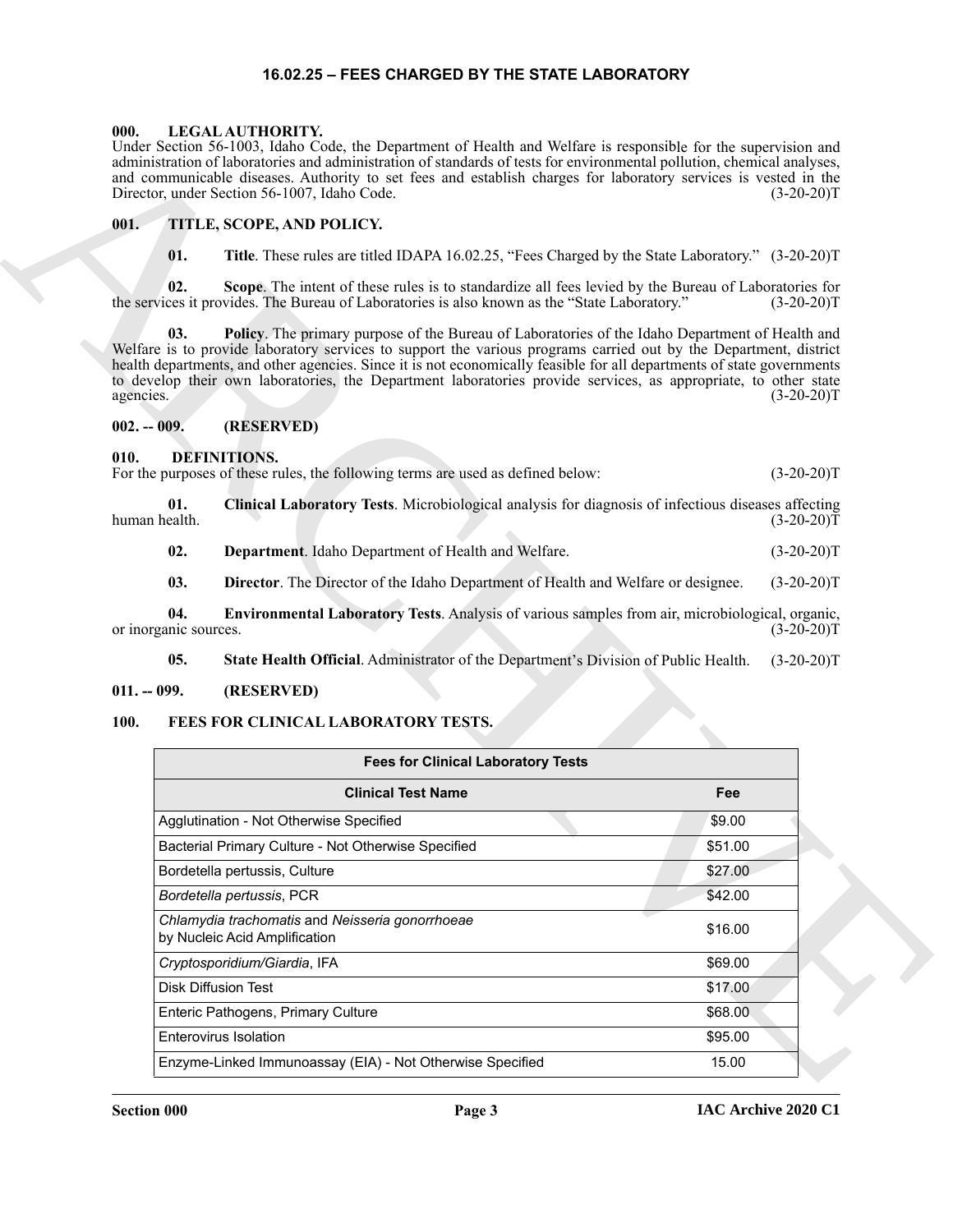| <b>Fees for Clinical Laboratory Tests</b>                             |          |
|-----------------------------------------------------------------------|----------|
| <b>Clinical Test Name</b>                                             | Fee      |
| Fluorescent Antibody (FA) - Not Otherwise Specified                   | \$53.00  |
| Hantavirus, IGG & IGM Antibody, EIA                                   | \$167.00 |
| Hepatitis B, Core Total Antibody, EIA                                 | \$15.00  |
| Hepatitis B, Surface Antibody, EIA                                    | \$15.00  |
| Hepatitis B, Surface Antigen Confirmation, EIA                        | \$127.00 |
| Hepatitis B, Surface Antigen, EIA                                     | \$15.00  |
| Hepatitis C, Antibody, EIA                                            | \$20.00  |
| Herpes Simplex Type 1 & Type 2, IGG Antibody, EIA                     | \$35.00  |
| Herpes Simplex Virus Isolation                                        | \$53.00  |
| HIV-1/2 Plus O, Antibody, EIA                                         | \$15.00  |
| HIV-1, Western Blot                                                   | \$311.00 |
| Influenza Virus, RT-PCR                                               | \$69.00  |
| Legionella, Culture, Clinical                                         | \$120.00 |
| Microsphere Immunoassay (MIA) - Not Otherwise Specified               | \$64.00  |
| Mumps, IGG Antibody, EIA                                              | \$15.00  |
| Mumps, IGM Antibody, IFA                                              | \$56.00  |
| Mumps, Virus Isolation                                                | \$88.00  |
| Mycobacteria, AFS-Fluorochrome                                        | \$98.00  |
| Mycobacteria, Drug Susceptibility                                     | \$373.00 |
| Mycobacteria, Primary Culture                                         | \$57.00  |
| Mycobacteria, Reference Culture                                       | \$130.00 |
| Mycobacteria, Tuberculosis Quantiferon -TB Gold In Tube               | \$85.00  |
| Neisseria gonorrhoeae, Primary Culture                                | \$37.00  |
| Norovirus, RT-PCR                                                     | \$66.00  |
| Parasite Exam, Concentrate & Trichrome Stain                          | \$94.00  |
| Plaque Reduction Neutralization Test (PRNT) - Not Otherwise Specified | \$260.00 |
| Polymerase Chain Reaction (PCR) - Not Otherwise Specified             | \$62.00  |
| Pulsed Field Gel Electrophoresis                                      | \$90.00  |
| Rabies, FA                                                            | \$50.00  |
| rDNA Sequence Analysis                                                | \$113.00 |
| Reference Culture, Aerobe                                             | \$49.00  |
| Reference Culture, Anaerobe                                           | \$81.00  |
| Respiratory Virus Isolation                                           | \$94.00  |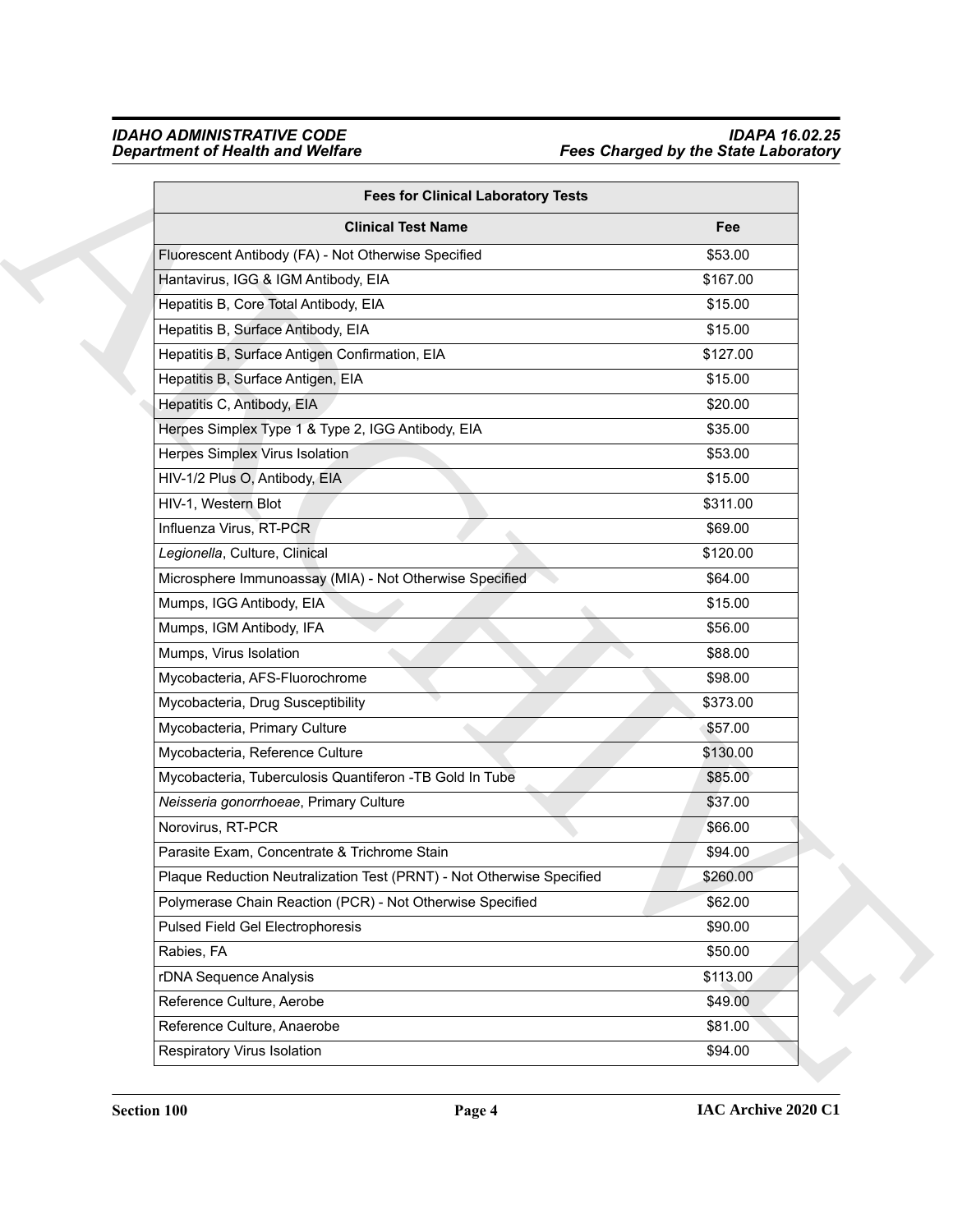| <b>Fees for Clinical Laboratory Tests</b>                                                   |              |
|---------------------------------------------------------------------------------------------|--------------|
| <b>Clinical Test Name</b>                                                                   | Fee          |
| Rubella, IGG Antibody, EIA                                                                  | \$15.00      |
| Rubella, IGM Antibody, EIA                                                                  | \$47.00      |
| Rubeola (Measles), IGG Antibody, EIA                                                        | \$15.00      |
| Rubeola (Measles), IGM Antibody, EIA                                                        | \$37.00      |
| Serotyping                                                                                  | \$73.00      |
| Shiga Toxin, Immunoassay                                                                    | \$21.00      |
| Staphylococcus aureus, Methicillin Resistant (MRSA), Identification/Confirma-<br>tion       | \$96.00      |
| Staphylococcus aureus, Methicillin Resistant (MRSA), PCR                                    | \$78.00      |
| Syphilis, Treponema Pallidum Passive Agglutination                                          | \$43.00      |
| Syphilis, Venereal Disease Research Laboratory (VDRL)                                       | \$9.00       |
| Syphilis, Venereal Disease Research Laboratory (VDRL), Quantitative                         | \$6.00       |
| Vancomycin Resistant Enterococcus (VRE)                                                     | \$119.00     |
| Vancomycin-Intermediate/Resistant Staphylococcus aureus (VISA)                              | \$119.00     |
| Varicella Zoster, IGG Antibody, EIA                                                         | \$15.00      |
| Varicella Zoster, IGM Antibody, IFA                                                         | \$56.00      |
| Varicella Zoster, Virus Isolation                                                           | \$91.00      |
| Viral Culture - Not Otherwise Specified                                                     | \$67.00      |
| West Nile Virus, IGG Antibody Screen, EIA                                                   | \$73.00      |
| West Nile Virus, IGM Antibody Screen, EIA                                                   | \$78.00      |
| West Nile Virus/St. Louis Encephalitis Virus<br>IGM Antibody, Microsphere Immunoassay       | \$65.00      |
| West Nile Virus/St. Louis Encephalitis Virus Plaque Reduction Neutralization<br>Test (PRNT) | \$278.00     |
| West Nile Virus/St. Louis Encephalitis Virus/Western Equine Encephalitis, RT-<br><b>PCR</b> | \$156.00     |
|                                                                                             | $(3-20-20)T$ |
| $101. - 199.$<br>(RESERVED)                                                                 |              |
| 200.<br>FEES FOR ENVIRONMENTAL LABORATORY TESTS.                                            |              |
| 01.<br>Environmental Laboratory Tests, Air -- Table.                                        |              |
|                                                                                             |              |
|                                                                                             |              |

# <span id="page-4-0"></span>**101. -- 199. (RESERVED)**

#### <span id="page-4-3"></span><span id="page-4-2"></span><span id="page-4-1"></span>**200. FEES FOR ENVIRONMENTAL LABORATORY TESTS.**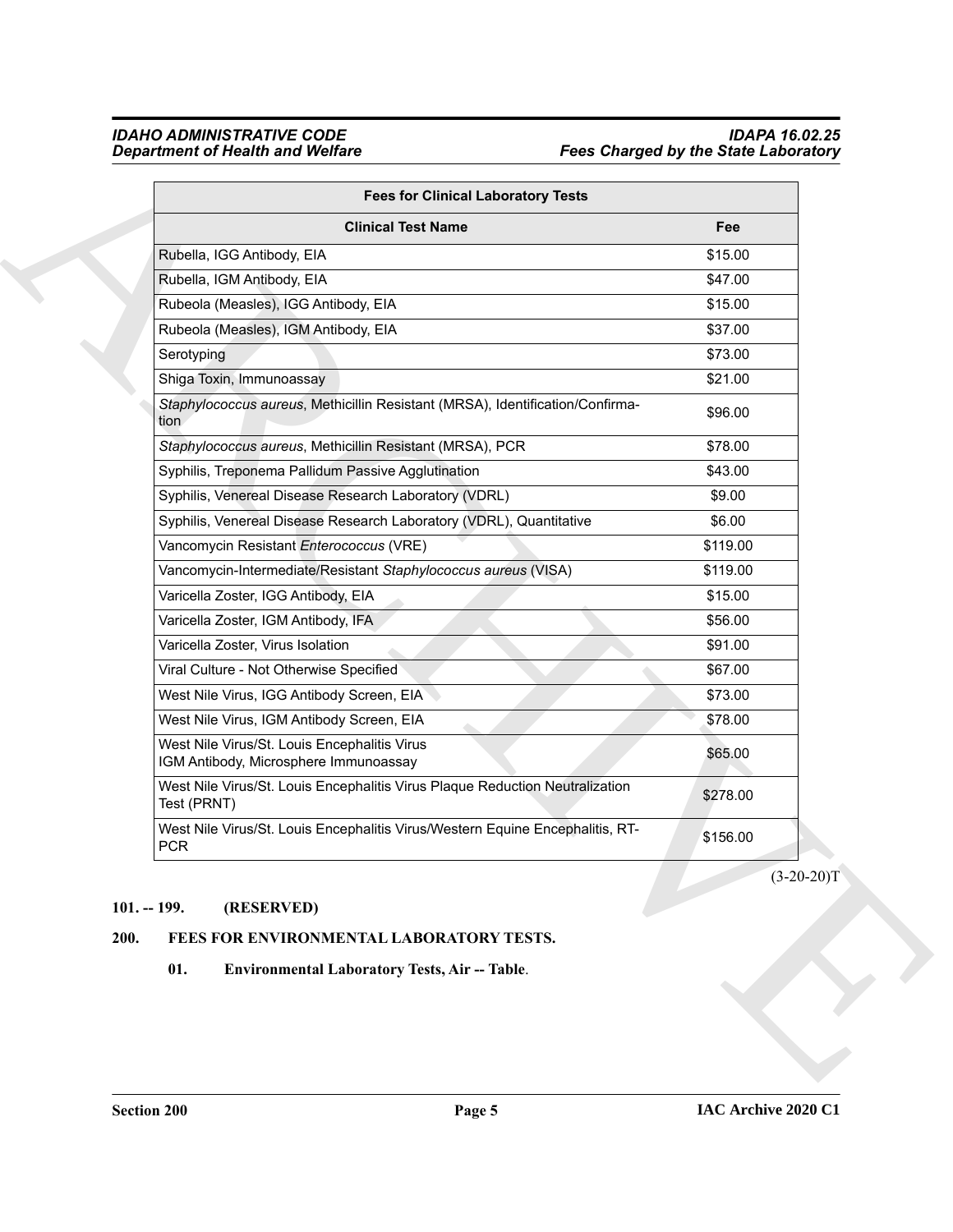| Fee     |
|---------|
| \$13.00 |
| \$20.00 |
|         |

#### <span id="page-5-1"></span>**02. Environmental Laboratory Tests, Microbiology -- Table**.

| <b>Department of Health and Welfare</b>                              | <b>Fees Charged by the State Laboratory</b>             |
|----------------------------------------------------------------------|---------------------------------------------------------|
|                                                                      | Fees for Environmental Laboratory Tests -- Air          |
| <b>Air Test Name</b>                                                 | Fee                                                     |
| PM 10 Filter, Air                                                    | \$13.00                                                 |
| PM 25 Filter, Air                                                    | \$20.00                                                 |
|                                                                      | $(3-20-20)T$                                            |
| 02.<br><b>Environmental Laboratory Tests, Microbiology -- Table.</b> |                                                         |
|                                                                      |                                                         |
|                                                                      | Fees for Environmental Laboratory Tests -- Microbiology |
| <b>Microbiology Test Name</b>                                        | Fee                                                     |
| Escherichia coli O157:H7                                             | \$100.00                                                |
| Heterotrophic Plate Count                                            | \$25.00                                                 |
| Identification System, Water, Food or Vegetation                     | \$50.00                                                 |
| Legionella, Water                                                    | \$100.00                                                |
| Pathogen Screen, Water, Food, or Vegetation                          | \$23.00                                                 |
| Pseudomonas aeruginosa, Water                                        | \$25.00                                                 |
| Salmonella Confirmation, Water                                       | \$75.00                                                 |
| Total Coliform/E. coli, Presence/Absence                             | \$18.00                                                 |
| Total Coliform/E. coli, Quantitative                                 | \$20.00                                                 |
| Total Coliform/Fecal Coliform/E. coli (MPN)                          | \$28.00                                                 |
|                                                                      | $(3-20-20)T$                                            |
| Environmental Laboratory Tests, Inorganic -- Table.<br>03.           |                                                         |
|                                                                      | Fees for Environmental Laboratory Tests -- Inorganic    |
| <b>Inorganic Test Name</b>                                           | Fee                                                     |
| 5-Day BOD, Water                                                     | \$45.00                                                 |
| Alkalinity (CaCO <sub>3</sub> ), Water                               | \$14.00                                                 |
| Ammonia as N, Water                                                  | \$18.00                                                 |
| Arsenic, Water                                                       | \$21.00                                                 |
| Bromate, Water                                                       | \$100.00                                                |
| Bromide, Water                                                       | \$32.00                                                 |
| Chemical Oxygen Demand, Water                                        | \$29.00                                                 |
| Chlorate, Water                                                      | \$100.00                                                |
|                                                                      |                                                         |
| Chloride, Water                                                      | \$19.00                                                 |

#### <span id="page-5-0"></span>03. Environmental Laboratory Tests, Inorganic -- Table.

| Fees for Environmental Laboratory Tests -- Inorganic |          |
|------------------------------------------------------|----------|
| <b>Inorganic Test Name</b>                           | Fee      |
| 5-Day BOD, Water                                     | \$45.00  |
| Alkalinity (CaCO <sub>3</sub> ), Water               | \$14.00  |
| Ammonia as N. Water                                  | \$18.00  |
| Arsenic, Water                                       | \$21.00  |
| Bromate, Water                                       | \$100.00 |
| Bromide, Water                                       | \$32.00  |
| Chemical Oxygen Demand, Water                        | \$29.00  |
| Chlorate, Water                                      | \$100.00 |
| Chloride, Water                                      | \$19.00  |
| Chlorite, Water                                      | \$150.00 |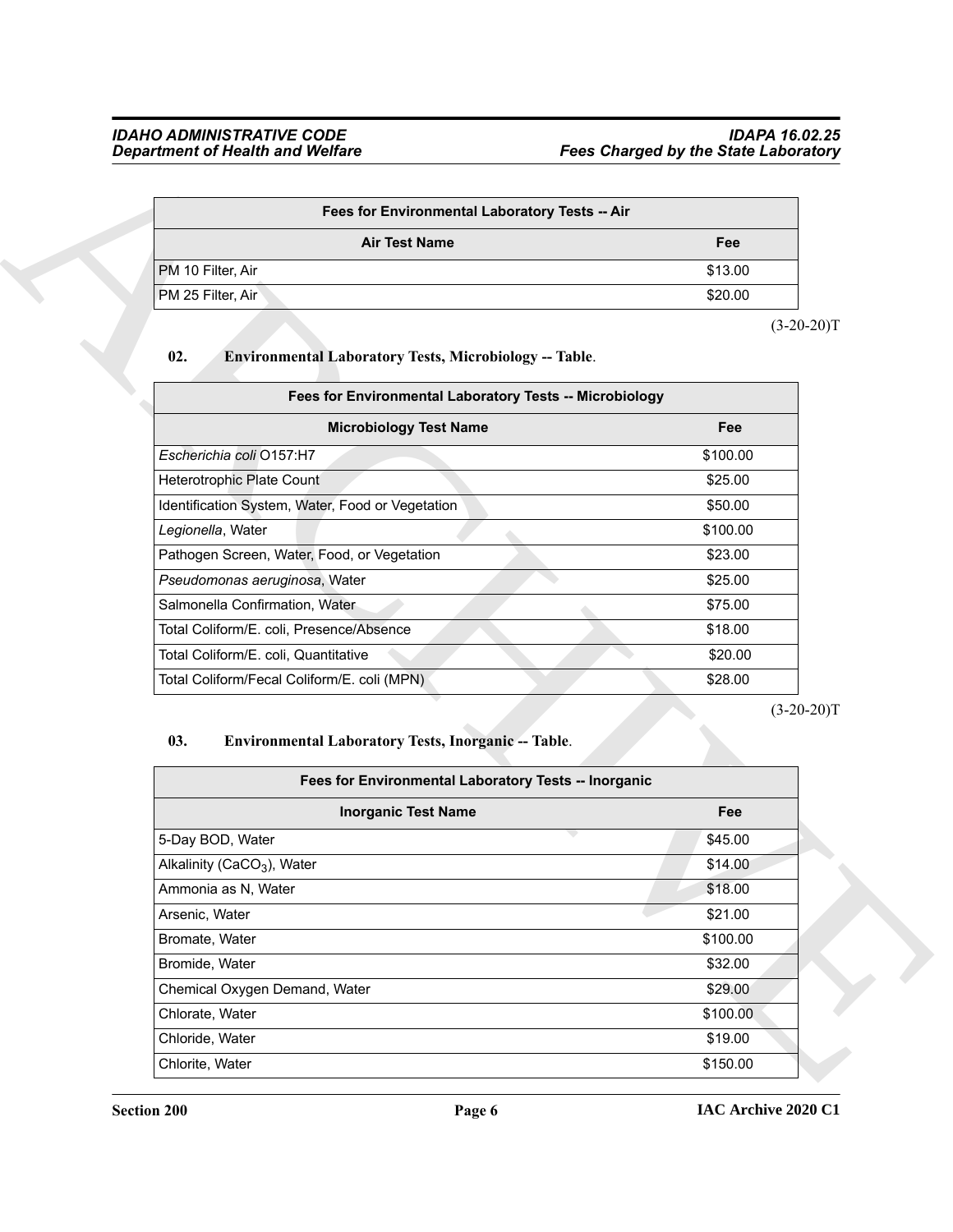| Fees for Environmental Laboratory Tests -- Inorganic                                                                                                                                                                                                      |          |
|-----------------------------------------------------------------------------------------------------------------------------------------------------------------------------------------------------------------------------------------------------------|----------|
| <b>Inorganic Test Name</b>                                                                                                                                                                                                                                | Fee      |
| Chlorophyll A and Pheophytin A, Water                                                                                                                                                                                                                     | \$75.00  |
| Conductivity, Water                                                                                                                                                                                                                                       | \$11.00  |
| Corrosivity, Calculation, Water                                                                                                                                                                                                                           | \$59.00  |
| Cyanide, Total, Water or Soil                                                                                                                                                                                                                             | \$33.00  |
| Cyanide, WAD, Water or Soil                                                                                                                                                                                                                               | \$33.00  |
| <b>Direct Mercury Analysis</b>                                                                                                                                                                                                                            | \$44.00  |
| Fluoride, Water                                                                                                                                                                                                                                           | \$19.00  |
| Hardness, Water                                                                                                                                                                                                                                           | \$22.00  |
| Lead, Water                                                                                                                                                                                                                                               | \$21.00  |
| Mercury, Water                                                                                                                                                                                                                                            | \$34.00  |
| Metals Digestion, Water, Soil, or Solids                                                                                                                                                                                                                  | \$19.00  |
| Metals each (Aluminum, Antimony, Barium, Beryllium, Boron, Cadmium, Cal-<br>cium, Chromium, Cobalt, Copper, Iron, Magnesium, Manganese, Molybdenum,<br>Nickel, Potassium, Selenium, Silicon, Silver, Sodium, Strontium, Thallium, Tin,<br>Vanadium, Zinc) | \$13.00  |
| <b>Metals Speciation</b>                                                                                                                                                                                                                                  | \$150.00 |
| Nitrate + Nitrite as N, Water                                                                                                                                                                                                                             | \$19.00  |
| Nitrate as N, Water                                                                                                                                                                                                                                       | \$19.00  |
| Nitrite as N, Water                                                                                                                                                                                                                                       | \$19.00  |
| Orthophosphate as P, Water                                                                                                                                                                                                                                | \$17.00  |
| pH, Water                                                                                                                                                                                                                                                 | \$10.00  |
| Settleable Solids, Water                                                                                                                                                                                                                                  | \$16.00  |
| Sulfate, Water                                                                                                                                                                                                                                            | \$19.00  |
| Sulfide as $H_2S$ , Water                                                                                                                                                                                                                                 | \$19.00  |
| <b>TCLP Extraction</b>                                                                                                                                                                                                                                    | \$165.00 |
| <b>Total Dissolved Solids, Water</b>                                                                                                                                                                                                                      | \$15.00  |
| Total Kjeldahl Nitrogen, Soil                                                                                                                                                                                                                             | \$53.00  |
| Total Kjeldahl Nitrogen, Water                                                                                                                                                                                                                            | \$34.00  |
| Total Phosphorus, Water                                                                                                                                                                                                                                   | \$24.00  |
| Total Solids, Water                                                                                                                                                                                                                                       | \$13.00  |
| <b>Total Suspended Sediment, Water</b>                                                                                                                                                                                                                    | \$14.00  |
| Total Suspended Solids, Water                                                                                                                                                                                                                             | \$14.00  |
| Turbidity, Water                                                                                                                                                                                                                                          | \$13.00  |
| Uranium, Water                                                                                                                                                                                                                                            | \$44.00  |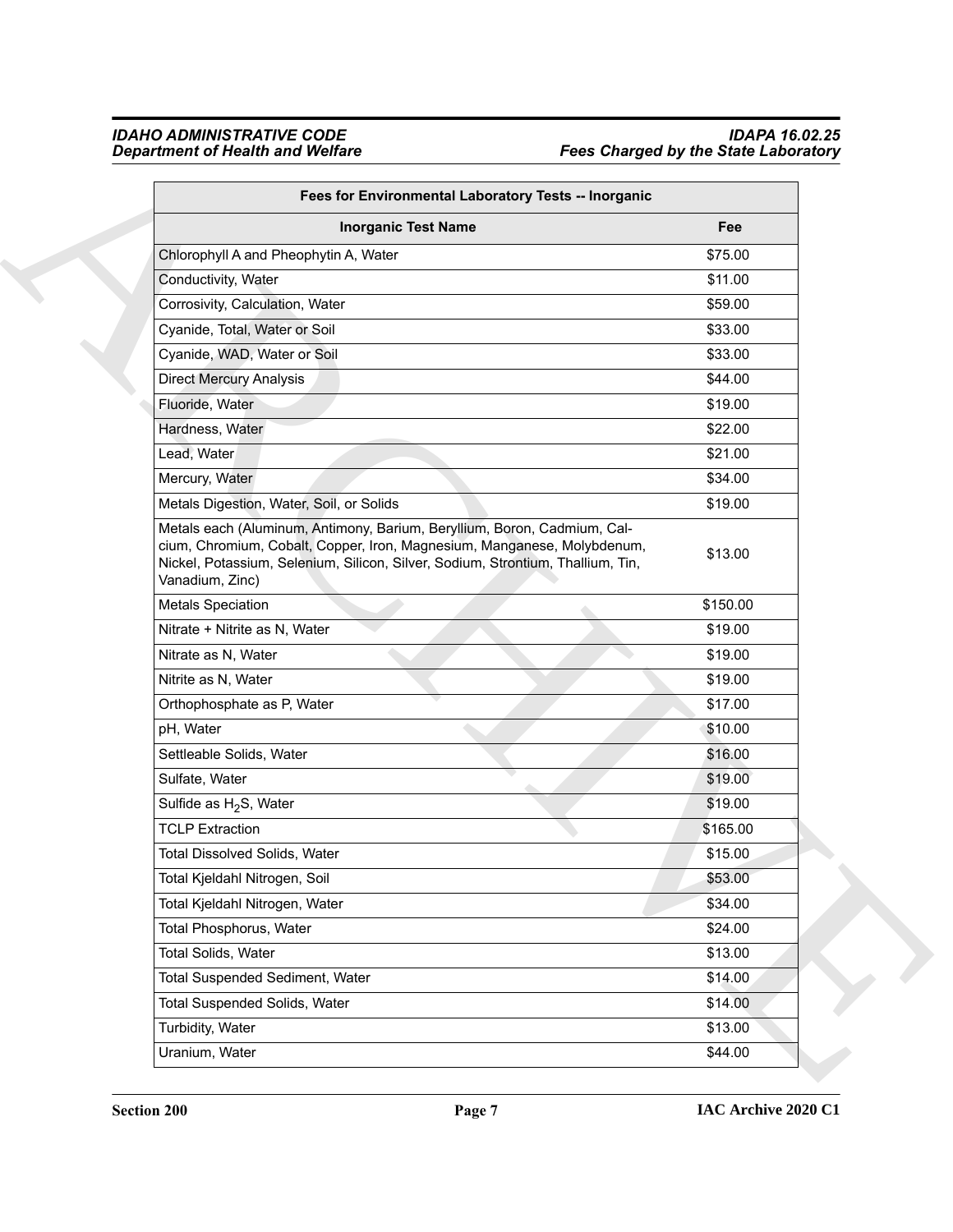| Fees for Environmental Laboratory Tests -- Inorganic |         |
|------------------------------------------------------|---------|
| <b>Inorganic Test Name</b>                           | Fee     |
| Volatile Solids, Water                               | \$24.00 |
|                                                      |         |

#### <span id="page-7-3"></span>**04. Environmental Laboratory Tests, Organic -- Table**.

| \$24.00<br>$(3-20-20)T$<br>Fee<br>\$100.00<br>\$97.00<br>\$169.00<br>\$162.00                                       |
|---------------------------------------------------------------------------------------------------------------------|
|                                                                                                                     |
|                                                                                                                     |
|                                                                                                                     |
|                                                                                                                     |
|                                                                                                                     |
|                                                                                                                     |
|                                                                                                                     |
|                                                                                                                     |
| \$117.00                                                                                                            |
| \$12.00                                                                                                             |
| \$144.00                                                                                                            |
| \$142.00                                                                                                            |
| \$150.00                                                                                                            |
| \$44.00                                                                                                             |
| \$135.00                                                                                                            |
| \$117.00                                                                                                            |
| \$200.00                                                                                                            |
| \$182.00                                                                                                            |
| \$125.00                                                                                                            |
| \$100.00                                                                                                            |
| \$50.00                                                                                                             |
| \$100.00                                                                                                            |
| \$187.00                                                                                                            |
| Upon demonstration of good cause, any fee levied under this chapter may be suspended or waived, in full or in part, |

#### <span id="page-7-0"></span>**201. -- 899. (RESERVED)**

#### <span id="page-7-4"></span><span id="page-7-2"></span><span id="page-7-1"></span>**900. WAIVER OF FEES.**